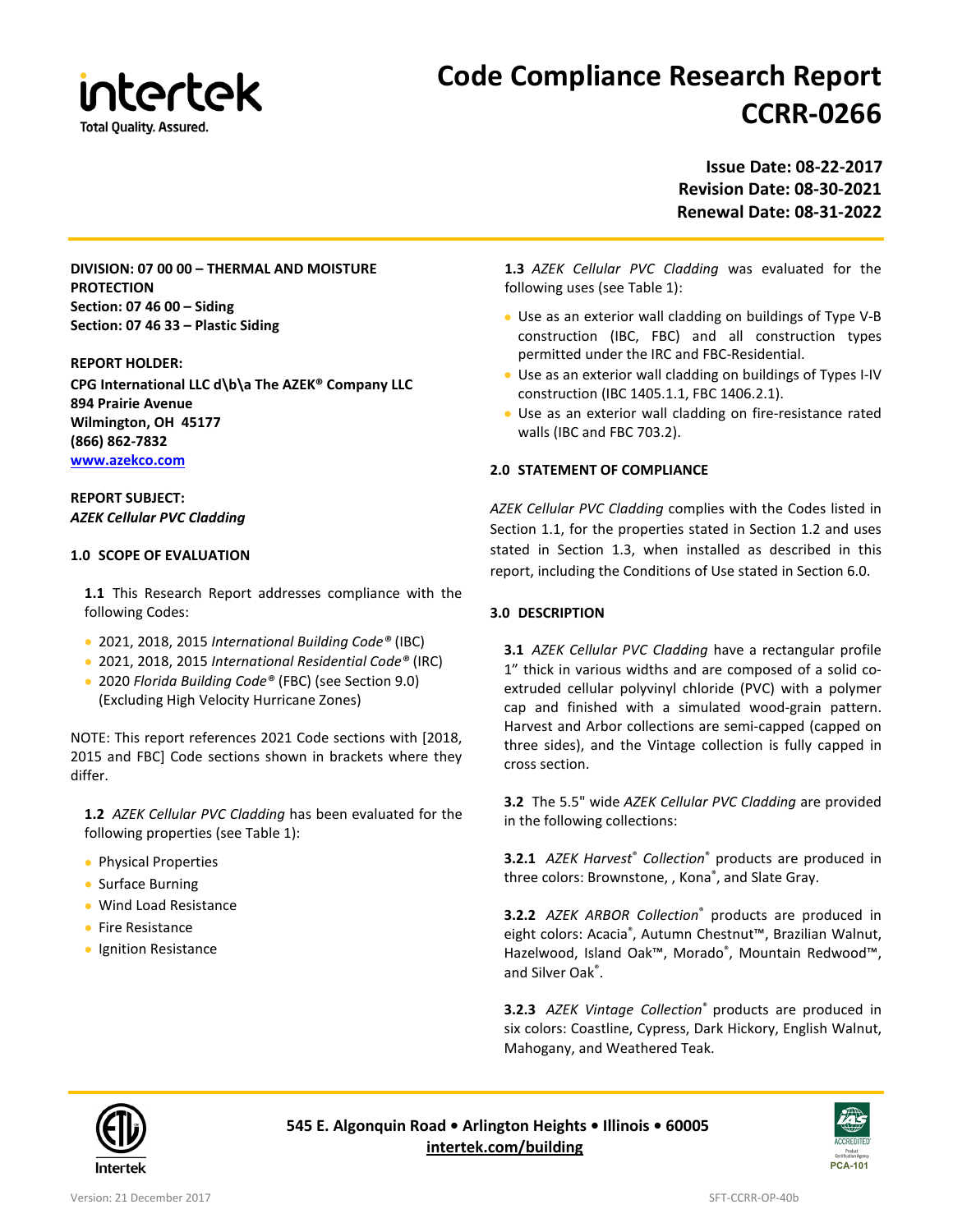



**3.3** The 3.5" and 7.25" wide *AZEK Cellular PVC Cladding*  are provided in the following collections:

**3.3.1** *AZEK Vintage Collection*® products are produced in three colors: Coastline, Cypress, Dark Hickory, English Walnut, Mahogany, and Weathered Teak.

**3.3.2** *AZEK Harvest*® *Collection*® products are produced in two colors: Brownstone and Slate Gray.

**3.4** The Tongue and Groove *AZEK Cellular PVC Cladding*  boards measure nominal 1" thick with a 3.2" exposure width (3.415" overall width) and 5.5" exposure width (5.715" overall width). The 3.2" widths are produced in nine colors: Brownstone, Coastline, Dark Hickory, Mahogany, Morado®, Silver Oak®, Oyster®, Slate Gray, and Weathered Teak. The 5.5" width is produced in four colors: Coastline, Dark Hickory, Mahogany, and Weathered Teak.

#### **4.0 PERFORMANCE CHARACTERISTICS**

**4.1** Windload Resistance – Maximum allowable design pressures are shown in Table 2 for the *AZEK Cellular PVC Cladding* when installed in accordance with this report.

**4.2** *AZEK Cellular PVC Cladding* has a flame spread index not exceeding 200 when tested in accordance with ASTM E 84.

**4.3** *AZEK Cellular PVC Cladding* may be installed on the exterior of fire-resistance rated walls with fire-resistance ratings that have been established in accordance with IBC Section 703.2.

**4.4** Ignition resistance / IBC Section 1405.1.1.1 - *AZEK Cellular PVC Cladding* did not exhibit sustained flaming when tested in accordance with NFPA 268.

## **5.0 INSTALLATION**

## **5.1 General:**

*AZEK Cellular PVC Cladding* must be installed in accordance with the manufacturer's published installation instructions, the applicable Code, and this Research Report. A copy of the manufacturer's instructions must be available on the jobsite during installation.

#### **5.2 Application:**

**5.2.1** *AZEK Cellular PVC Cladding* shall be installed with fastening as described in Table 2.

**5.2.2** *AZEK Cellular PVC Cladding* shall be attached to treated Southern Yellow Pine (G=0.55, or greater), minimum 2" x 4" nominal wood furring strips secured to the wall framing over an approved structural wood sheathing complying with Section 2303.1.5 of the IBC and FBC.

**5.2.3** Sheathing must be covered by an approved waterresistive barrier complying with Section 1403.2 [1404.2] of the IBC and FBC, and Section R703.1.1 of the IRC and FBC-R and provide a means for draining water that enters the assembly to the exterior.

**5.2.4** Protection against condensation shall be provided in accordance with Section 1405.3 of the IBC and FBC.

**5.2.5** Flashing shall be installed in accordance with Section 1404 of the IBC and FBC, and Section R703.4 of the IRC and FBC-R.

**5.2.6** For exterior use on buildings of Types I-IV construction, *AZEK Cellular PVC Cladding* shall be installed as follows:

- AZEK Cellular PVC Cladding installed onto the wood furring strips using mechanical fasteners.
- 2''x4'' pressure treated wood furring strips fastened over noncombustible walls, creating a 1-1/2'' cavity space between the substrate and cladding.

## **6.0 CONDITIONS OF USE**

**6.1** Installation must comply with this Research Report, the manufacturer's published installation instructions, and the applicable Code. In the event of a conflict, this report governs.

**6.2** Wind design pressures determined from nominal design wind speeds (*Vasd*) in accordance with Section 1609.3.1 of the IBC and FBC-B shall not exceed the maximum allowable design pressure given in Table 2 for *AZEK Cellular PVC Cladding.*



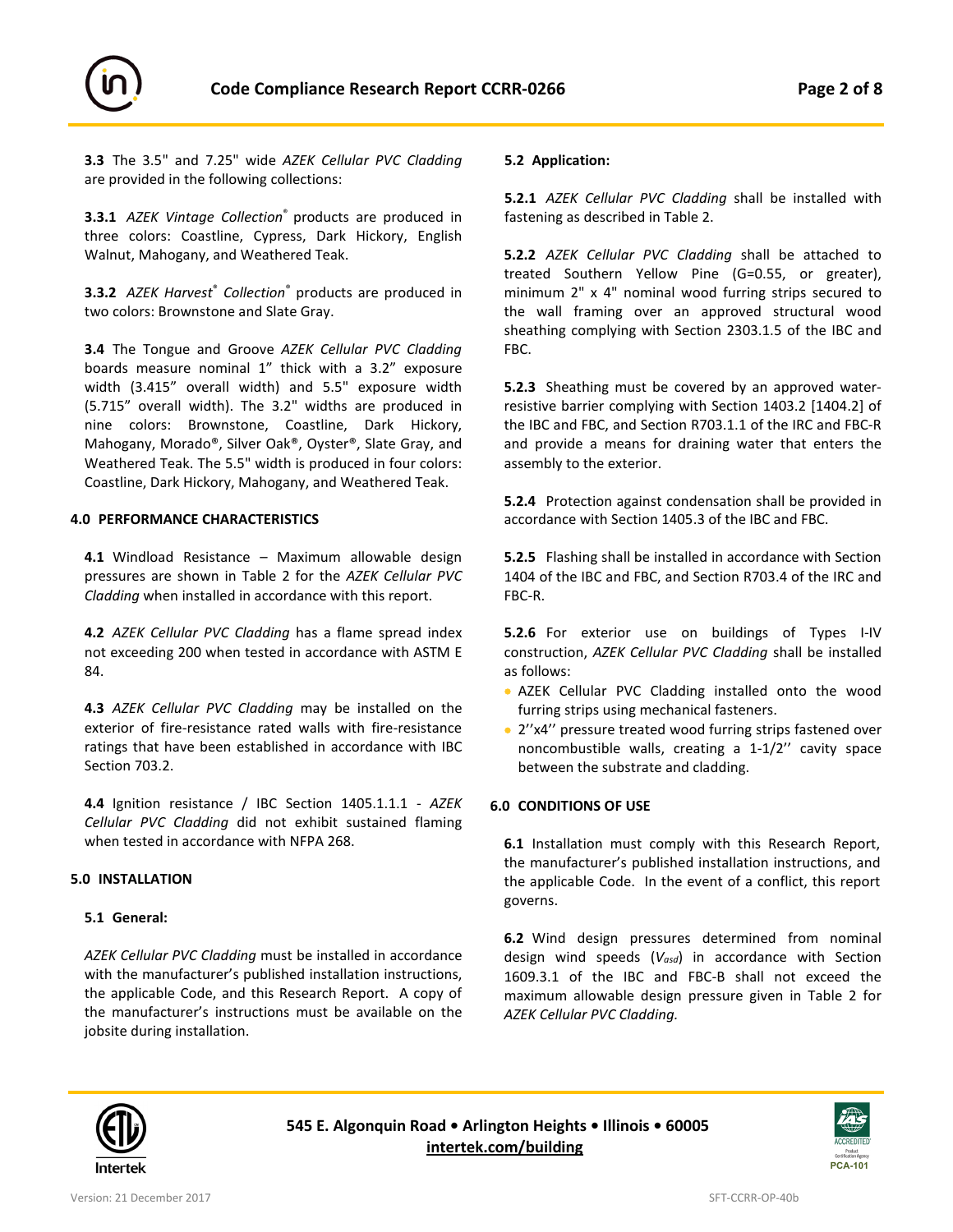

**6.3** *AZEK Cellular PVC Cladding* products are limited to the following construction types:

**6.3.1** Exterior use on buildings of Type V construction (A and B) and all construction types permitted under the IRC and FBC-R.

**6.3.2** Exterior use on buildings of Types I-IV construction when installed in accordance with Section 5.2.6 with the following limitations:

- The area of the cladding shall not exceed 10 percent of the wall area where the fire separation distance is 5 feet or less.
- Building heights of 40 feet or less above grade
- Cladding located along the top of exterior walls shall be completely backed up by the exterior wall and shall not extend over or above the top of the exterior wall
- Fire-blocking complying with IBC Section 718.2.6 shall be installed when the wall cladding is installed on the exterior wall without any gaps between the cladding boards.

**6.3.3** *AZEK Cellular PVC Cladding* may be installed on the exterior of fire-resistance rated walls.

**6.4** The compatibility of all fasteners with supporting structure, including chemically treated wood, is not within the scope of this report and subject to approval by the code official.

**6.5** When fasteners are installed in pressure-treated wood (preservative or fire-retardant), the appropriate adjustment factors based on the pressure-treated wood manufacturer's recommendations or appropriate code provisions shall be applied to reduce the capacity of the fastener.

**6.6** Fasteners shall have corrosion protection for exterior use and the substrate in which it is installed.

**6.7** Only those types of fasteners and fastening methods described in this report have been evaluated for the installation of the AZEK Cellular PVC Cladding. Other methods of attachment are outside the scope of this report.

**6.8** The wood furring strips and wood furring strip attachment to the building structure is outside the scope of this report.

**6.9** *AZEK Cellular PVC Cladding* recognized in this report are manufactured in accordance with the manufacturer's approved quality control system with inspections by Intertek. See Table 3 approved manufacturing locations.

## **7.0 SUPPORTING EVIDENCE**

**7.1** Reports of testing demonstrating equivalent impact and windload resistance requirements for plastic siding in accordance with ASTM D7254-17 [15, -07], Standard Specification for polypropylene (PP) siding, and ASTM D3679-13 [-11], Standard Specification for Rigid Poly (Vinyl Chloride) (PVC) Siding for: Extent of Burn, Heat Shrinkage, Impact Resistance, Surface Distortion, Coefficient of Linear Expansion, and Windload Resistance.

**7.2** Reports of testing in accordance with ASTM D635-14 [-10], Test Method for Rate of Burning and/or Extent and Time of Burning of Self-supporting Plastics in a Horizontal Position.

**7.3** Reports of evaluation and engineering analysis for allowable fastener capacities in accordance with NDS-2018 [2015], National Design Specification (NDS) for Wood Construction.

**7.4** Reports of testing in accordance with ASTM E84-2018b [16, -13a], Test Method for Surface Burning Characteristics of Building Materials.

**7.5** Data in accordance with the ICC-ES AC227, Acceptance Criteria for Rigid Cellular PVC Nonload-Bearing Exterior Trim, revised November 2017 for: Artificial Weathering, Flame Spread, Freeze-Thaw, Water Absorption, Windload Resistance, Density, and Deflection Temperature.

**7.6** Reports of ignition resistance testing in accordance with NFPA 268-2017 [-12], Standard Test Method for Determining Ignitability of Exterior Wall Assemblies Using a Radiant Heat Energy Source.



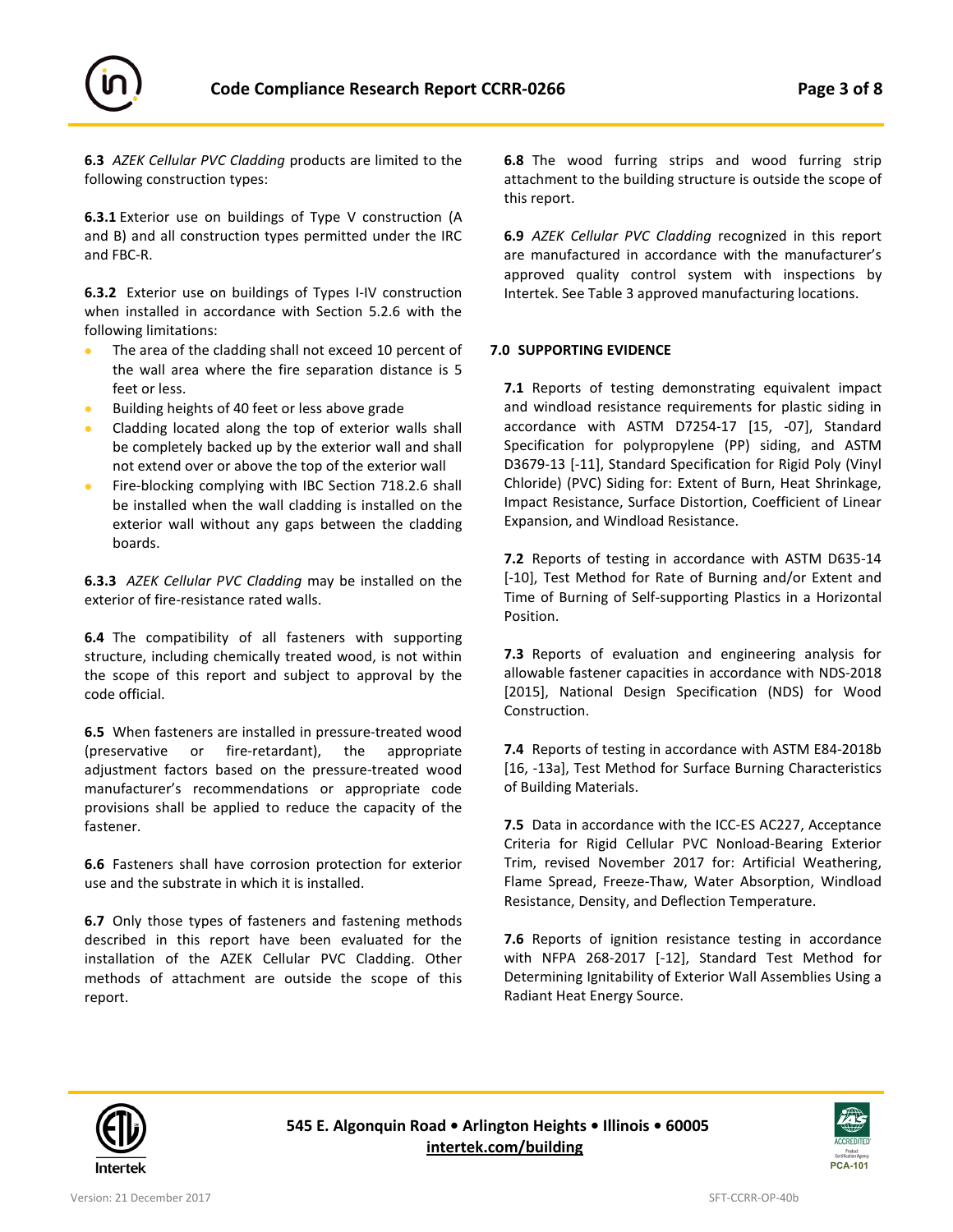



**7.7** Documentation of an Intertek approved quality control system for the manufacturing of products recognized in this report.

## **8.0 IDENTIFICATION**

*AZEK Cellular PVC Cladding* is identified with the following information:

- Manufacturer's name (CPG International LLC d/b/a The AZEK® Company LLC.)
- Manufacture's address and telephone number
- The product name (*AZEK Cellular PVC Cladding*)
- The following statements: "See CCRR-0266 at https://www.intertek.com/building/ccrr for uses and performance levels."
- Packaging shall also be identified with the Intertek identification mark and Code Compliance Research Report number (CCRR-0266) as shown:<br>cope<br>compliance



## **9.0 FLORIDA BUILDING CODE**

#### **9.1 Scope of Evaluation:**

*AZEK Cellular PVC Cladding* was evaluated for compliance with the *Florida Building Code – Building, Florida Building Code – Residential* and *Florida Building Code – Energy Conservation.*

## **9.1 Conclusion:**

*AZEK Cellular PVC Cladding*, described in Sections 2.0 through 7.0 of this Research Report, comply with the *Florida Building Code – Building, Florida Building Code – Residential* and *Florida Building Code – Energy*, subject to the following conditions:

- Use of *AZEK Cellular PVC Cladding* for compliance with the High-Velocity Hurricane Zone provisions of the *Florida Building Code – Building* and the *Florida Building Code – Residential* has not been evaluated and is outside the scope of this Research Report.
- Intertek is a Florida State Product Evaluation Entity.

## **10.0 CODE COMPLIANCE RESEARCH REPORT USE**

**10.1** Approval of building products and/or materials can only be granted by a building official having legal authority in the specific jurisdiction where approval is sought.

**10.2** Code Compliance Research Reports shall not be used in any manner that implies an endorsement of the product by Intertek.

**10.3** Reference to the [https://bpdirectory.intertek.com](https://whdirectory.intertek.com/Pages/DLP_Search.aspx) is recommended to ascertain the current version and status of this report.

This Code Compliance Research Report ("Report") is for the exclusive use of Intertek's Client and is provided pursuant to the agreement between Intertek and its Client. Intertek's responsibility and liability are limited to the terms and conditions of the agreement. Intertek assumes no liability to any party, other than to the Client in accordance with the agreement, for any loss, expense or damage occasioned by the use of this Report. Only the Client is authorized to permit copying or distribution of this Report and then only in its entirety, and the Client shall not use the Report in a misleading manner. Client further agrees and understands that reliance upon the Report is limited to the representations made therein. The Report is not an endorsement or recommendation for use of the subject and/or product described herein. This Report is not the Intertek Listing Report covering the subject product and utilized for Intertek Certification and this Report does not represent authorization for the use of any Intertek certification marks. Any use of the Intertek name or one of its marks for the sale or advertisement of the tested material, product or service must first be approved in writing by Intertek.



**545 E. Algonquin Road • Arlington Heights • Illinois • 60005 [intertek.com/building](http://www.intertek.com/building/)**

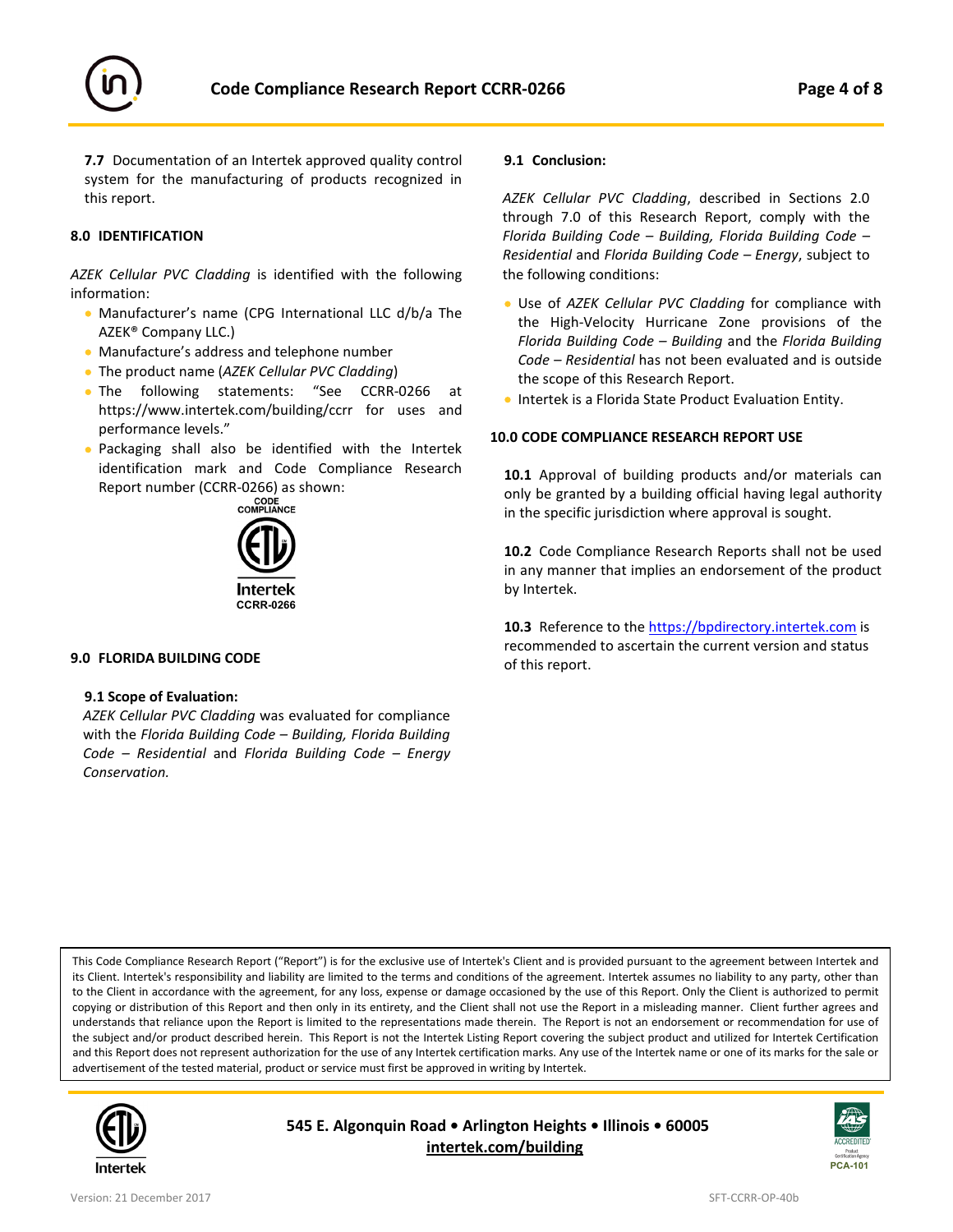

| Property                   | 2021, 2018 IBC    | 2021, 2018 IRC     | 2015 IBC          | <b>2015 IRC</b>    | 2020 FBC -<br><b>Building</b> | 2020 FBC -<br><b>Residential</b> |
|----------------------------|-------------------|--------------------|-------------------|--------------------|-------------------------------|----------------------------------|
| <b>Physical Properties</b> | 1403.9<br>1403.12 | R703.11<br>R703.14 | 1404.9<br>1404.12 | R703.11<br>R703.14 | 1404.9<br>1404.12             | R703.11<br>R703.14               |
| Surface Burning            | 1403.12           | R703.14            | 1404.12           | R703.14            | 1404.12                       | R703.14                          |
| Wind Load Resistance       | 1404.14           | R703.1.2           | 1405.14           | R703.1.2           | 1405.14                       | R703.14                          |
| <b>Fire Resistance</b>     | 703.2             | n/a                | 703.2             | n/a                | 703.2                         | n/a                              |
| Ignition Resistance        | 1405.1.1.1        | n/a                | 1406.2.1.1        | n/a                | 1406.2.1.1                    | n/a                              |

**TABLE 1 – PROPERTIES EVALUATED**



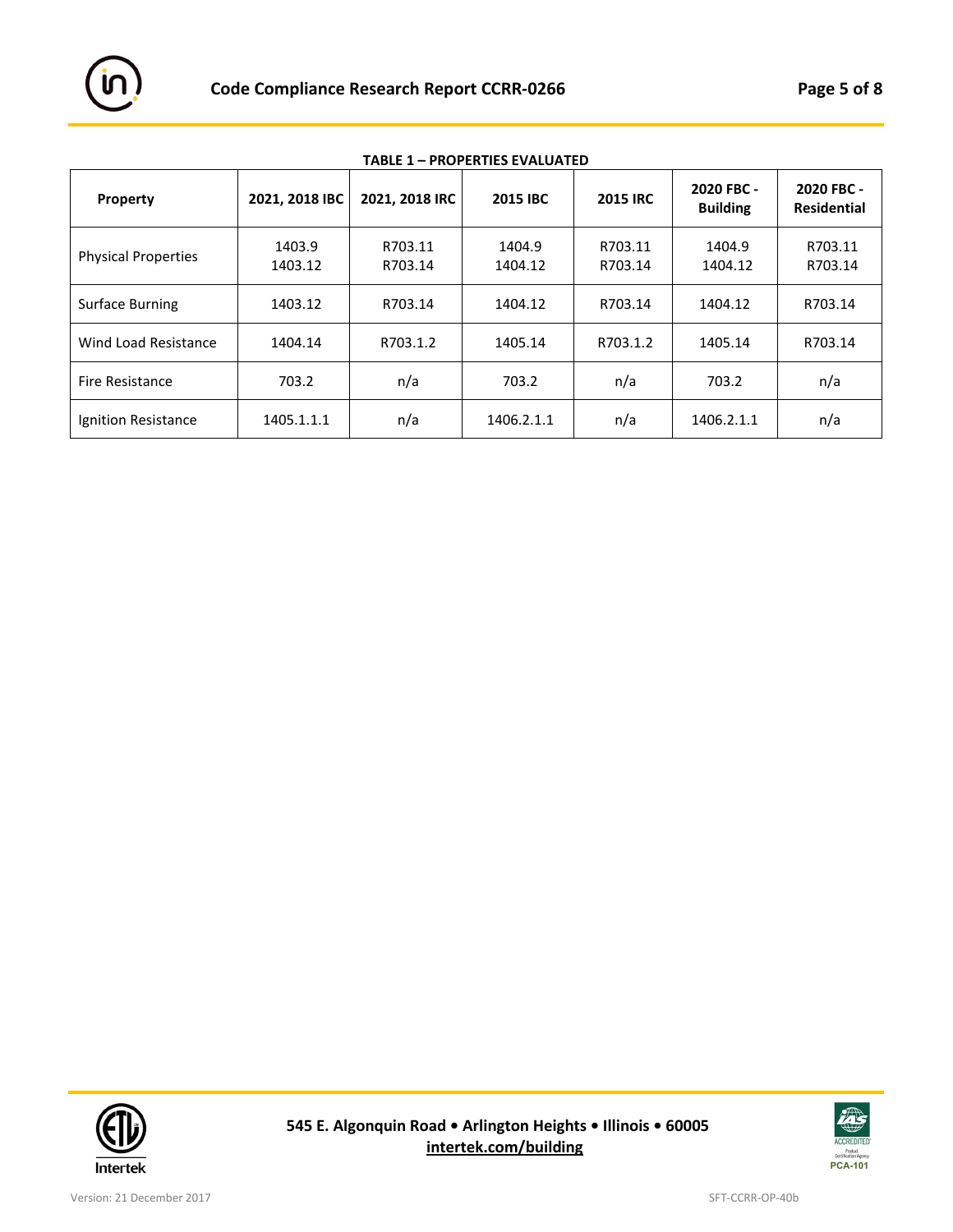

| TABLE 2 – AZEK CELLULAR PVC CLADDING ALLOWABLE DESIGN PRESSURES |  |  |  |  |  |
|-----------------------------------------------------------------|--|--|--|--|--|
|-----------------------------------------------------------------|--|--|--|--|--|

|                                           | <b>Furring strips</b>                                      |          |                                                                                                                                                                | <b>Allowable Design</b><br>Pressure <sup>(2)</sup> |
|-------------------------------------------|------------------------------------------------------------|----------|----------------------------------------------------------------------------------------------------------------------------------------------------------------|----------------------------------------------------|
| Product                                   | Material <sup>(1)</sup><br><b>Spacing</b>                  |          | <b>Fastener Description</b>                                                                                                                                    |                                                    |
| 3.5" Solid<br>Board                       | 1.5" thick<br>Southern Pine<br>(Specific Gravity,<br>0.55) | 16" o.c. | Two #10 x 2-1/2" long TOPLoc™ stainless steel screw into<br>each furring strip                                                                                 | 631 psf                                            |
|                                           |                                                            |          | Two #10 x 2-3/4" long OMG FastenMaster® Cortex<br>concealed fasteners each furring strip                                                                       | 631 psf                                            |
|                                           |                                                            |          | Two #10 x 2" long OMG FastenMaster® Cortex face-<br>fastened into each furring strip                                                                           | 382 psf                                            |
| 5.5" Solid<br>Board                       | 1.5" thick<br>Southern Pine<br>(Specific Gravity,<br>0.55) | 16" o.c. | Two #10 x 2" long OMG FastenMaster® Cortex trim board<br>carbon steel fastener into each furring strip, and three<br>Cortex fasteners at the end of each plank | 223 psf                                            |
|                                           |                                                            |          | Two #8 x 2.5" long stainless steel trim-head screw<br>(9 TPI, 0.130" shank dia., 0.258" head dia.) into each furring<br>strip                                  | 351 psf                                            |
| 7.25" Solid<br>Board                      | 1.5" thick<br>Southern Pine<br>(Specific Gravity,<br>0.55) | 16" o.c. | Two #10 x 2-1/2" long TOPLoc™ stainless steel screw into<br>each furring strip                                                                                 | 454 psf                                            |
|                                           |                                                            |          | Two #10 x 2-3/4" long OMG FastenMaster® Cortex<br>concealed fasteners each furring strip                                                                       | 372 psf                                            |
|                                           |                                                            |          | Two #10 x 2" long OMG FastenMaster® Cortex face-<br>fastened into each furring strip                                                                           | 216 psf                                            |
| 3.2 inch AZEK<br>Tongue &<br>Groove Board | 1.5" thick<br>Southern Pine<br>(Specific Gravity,<br>0.55) | 16" o.c. | (1) #8 x 2-1/2" stainless steel trim-head screw @ 45°<br>through root of tongue into each furring strip                                                        | 294 psf                                            |
|                                           |                                                            |          | Two #10 x 2" long OMG FastenMaster® Cortex face-<br>fastened into each furring strip                                                                           | 382 psf                                            |
| 5.5 inch AZEK<br>Tongue &<br>Groove Board | 1.5" thick<br>Southern Pine<br>(Specific Gravity,<br>0.55) | 16" o.c. | (1) #10 x 2-1/2" stainless steel trim-head screw @ 45°<br>through root of tongue into each furring strip                                                       | 144 psf                                            |
|                                           |                                                            |          | (1) #10 x 2-1/2" TOPLoc™ stainless steel screw into each<br>furring strip                                                                                      | 177 psf                                            |
|                                           |                                                            |          | (1) OMG FastenMaster <sup>n</sup> Cortex concealed fasteners each<br>furring strip (#10 x 2-1/2" screws)                                                       | 158 psf                                            |
|                                           |                                                            |          | Two #10 x 2" long OMG FastenMaster® Cortex face-<br>fastened into each furring strip                                                                           | 294 psf                                            |

(1) Installation on furring strips with a lesser thickness or lesser specific gravity may result in a lower allowable design pressure. (2) Allowable wind loads are applicable to wind design pressure derived from nominal wind speed (*Vasd*) per Section 1609.3.1 of the IBC and FBC-B.



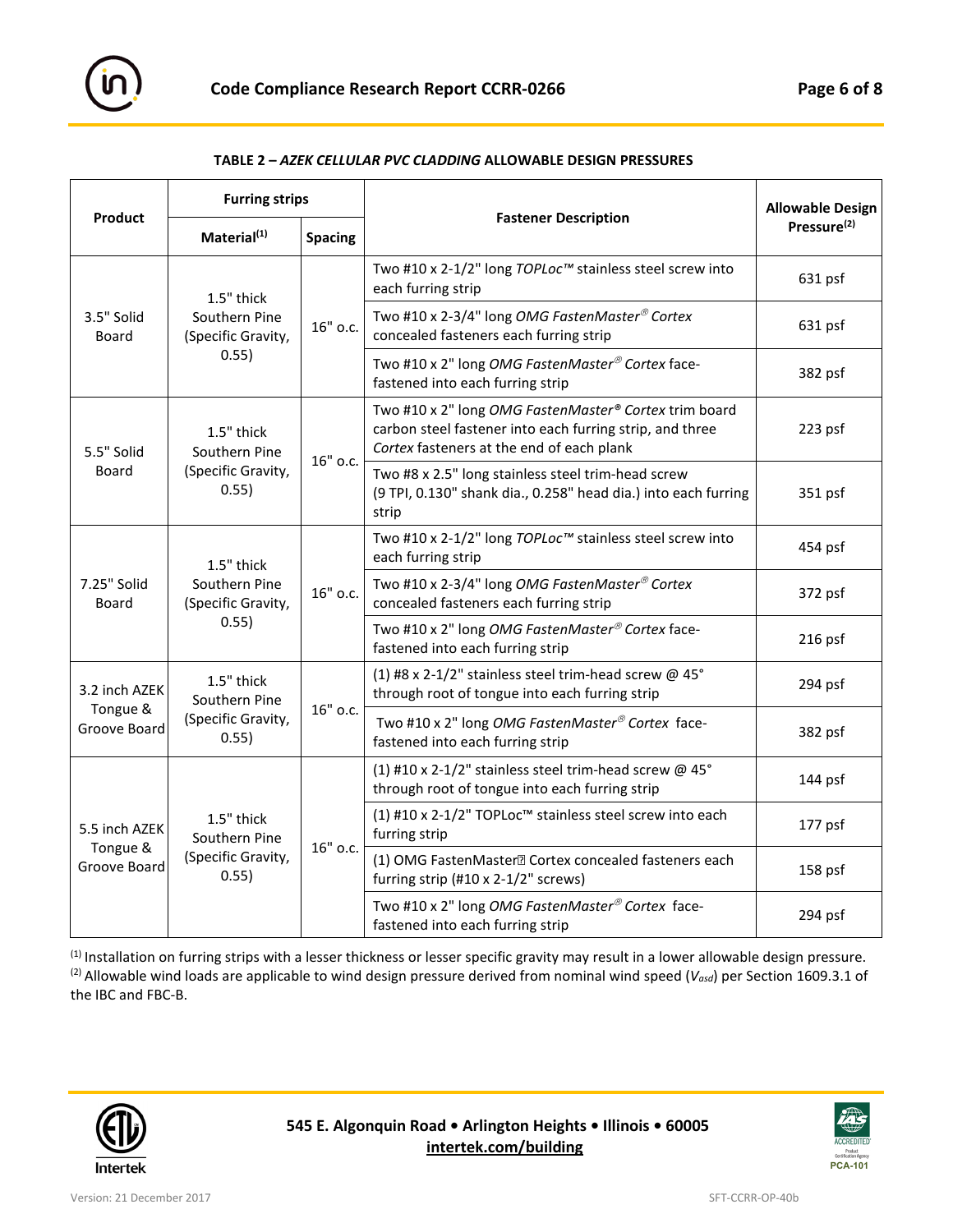









## **FIGURE 1 –** *AZEK HARVEST*® *COLLECTION*® **,** *ARBOR COLLECTION*® , **AND** *VINTAGE COLLECTION®*